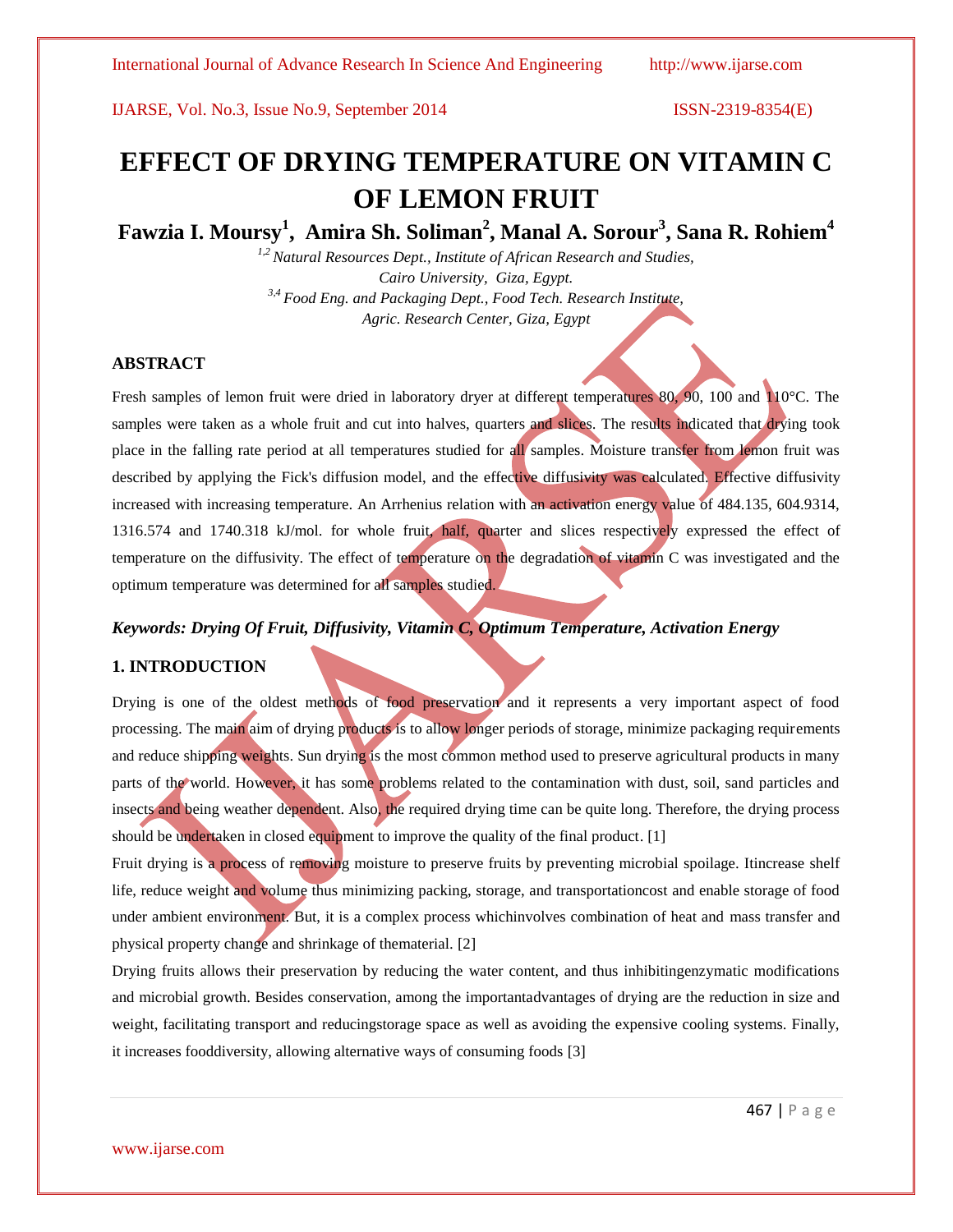Drying has a great potential in process foodindustries as it is perhaps the oldest, most common and most diverse of chemical engineering andoperation for food preservation. However, drying is an energy intensive process as it usuallyrequires hot air as heating medium to allow simultaneous heat and mass transfer between the dryingair and material being dried. Moreover quality of food degrades during drying. A good dryingmodel is essential for optimization of this process for reducing energy consumption and improvingproduct quality. Several drying model have been proposed to describe drying kinetics. Most of themare empirical which do not help toward optimization because they cannot able to capture the realphysics behind drying and are only applicable for specific operating conditions. The diffusion based model can capture well the physics during drying  $[4,5]$ 

According to the authors [6-10] there are many factors affecting the drying rate of the agricultural products. The most affecting factors related to the drying air are the drying air temperature, the drying air relative humidity and the drying air velocity as well as the product initial moisture content.

Azizi and Peyghambarzadeh [11]investigated the convective hot air drying of potato slabs and the effects of drying air temperature and slab thickness using a batch tray dryer. The temperature of drying chamber varied in four levels (50, 60, 70, 80°C) and slab thickness changed in three levels (0.5, 1 and 1.5 cm). For the prediction of effective moisture diffusivity (D<sub>eff</sub>), the conventional Fick's diffusion model was modified considering the temperature variation of the sample during the drying period. Comparing the prediction of conventional Fick's model with those of modified model indicates that the model proposed in this study shows better agreement with the experimental data.

The problem of chemical conversions during drying is extremely complicated. During the drying process, concentrations change also and it is not clear to what extent thereby the chemical changes are influenced. The role of water in quality decay kinetics in foods has been an important subject of discussion and several hypotheses on how water content and molecular mobility affect the chemical reactions involved have been proposed. These hypotheses include: (1) increasing mobility of reaction partners and catalysts with increasing water activity, (2) increasing energy of activation with decreasing water activity, and (3) changing concentration of water soluble reaction partners.

The objective of this work is to determine the optimum drying temperature for different shapes of lemon fruit and the effect of drying air temperature on the degradation of vitamin C.

# **II MATERIAL AND METHODS**

Lemon fruit (citrus aurantifolia) were selected from a local market. The drying experiments were carried out using a laboratory scale hot-air dryer installed in Department of Food Engineering and Packaging, Agricultural Research Center.Moisture content was measured according to the method of [12]. Lemon were washed and cut into quarters, halves and slices (1 mm), the product was spread as a thin layer in the dryer after stabilizing heated air at the desired temperature and constant velocity, Weight loss of samples was recorded at one hour intervals during drying until it reaches the equilibrium conditions.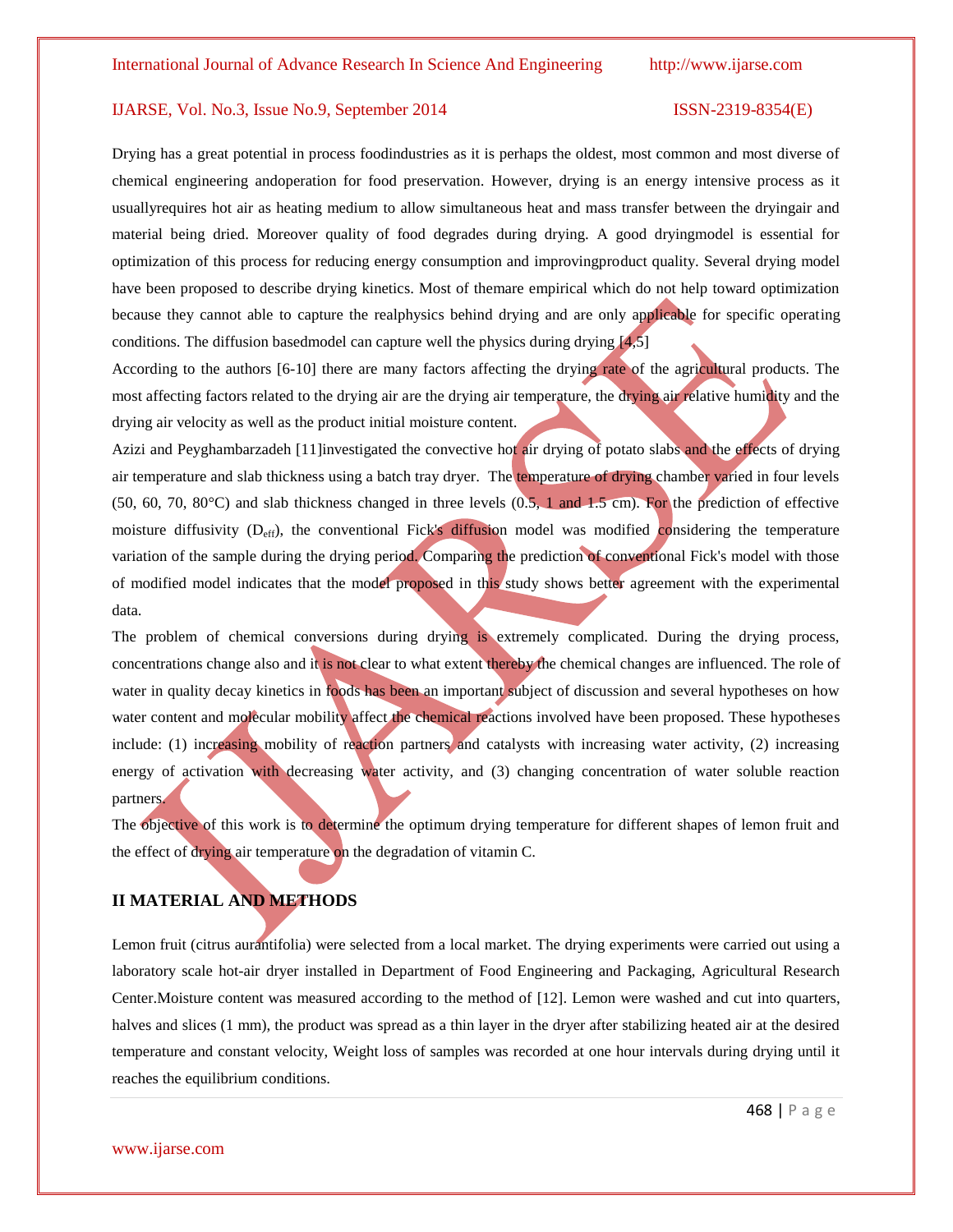### **2.1. Mathematical Modeling of the Drying Curves**

Drying curves were fitted into the simple exponential model Eq. (1); simplifying the general series solution of Fick's second law generally leads to the model. The simple exponential model is the first term of a general series solution of Fick's second law [13]. It is generally assumed that the mechanism of moisture migration during thin layer drying of food materials is characterized by diffusion as described by Fick's second law of diffusion [14-17]

$$
MR = \frac{M(t) - M_e}{M_0 - M_e} = Ae^{-kt}
$$
 (1)

Where, MR (moisture ratio) is the unaccomplished moisture change defined as the ratio of the free water still to be removed at time (t) to the total free water initially available moisture ratio.

- $M(t)$  is the moisture content at time t (kg water/kg dry matter).
- M<sub>e</sub> is the equilibrium moisture content (kg water/kg dry matter).
- $M_0$  is initial moisture content (kg water/kg dry matter).
- A, k are constants of the model.

The diffusion based model is based on the assumptions that the system is isotropic (the diffusion properties are constant in all directions).

The main advantage of Eq. (1) is in the fact that both coefficients A and k can be deduced by taking logarithms of both sides of the relation, thus linearizing it:

$$
\ln(MR) = \ln A - k \, t \tag{2}
$$

Where, MR is the moisture ratio

A, k is a constant of the model

t is the time, min.

The values of the k coefficient obtained can be related therefore to the drying conditions if approximated with a simple Arrhenius-type equation,[18-20]

$$
D = D_0 \exp \frac{-E_a}{RT}
$$
 (3)

The coefficients of which can be easily obtained if linearized as:

www.ijarse.com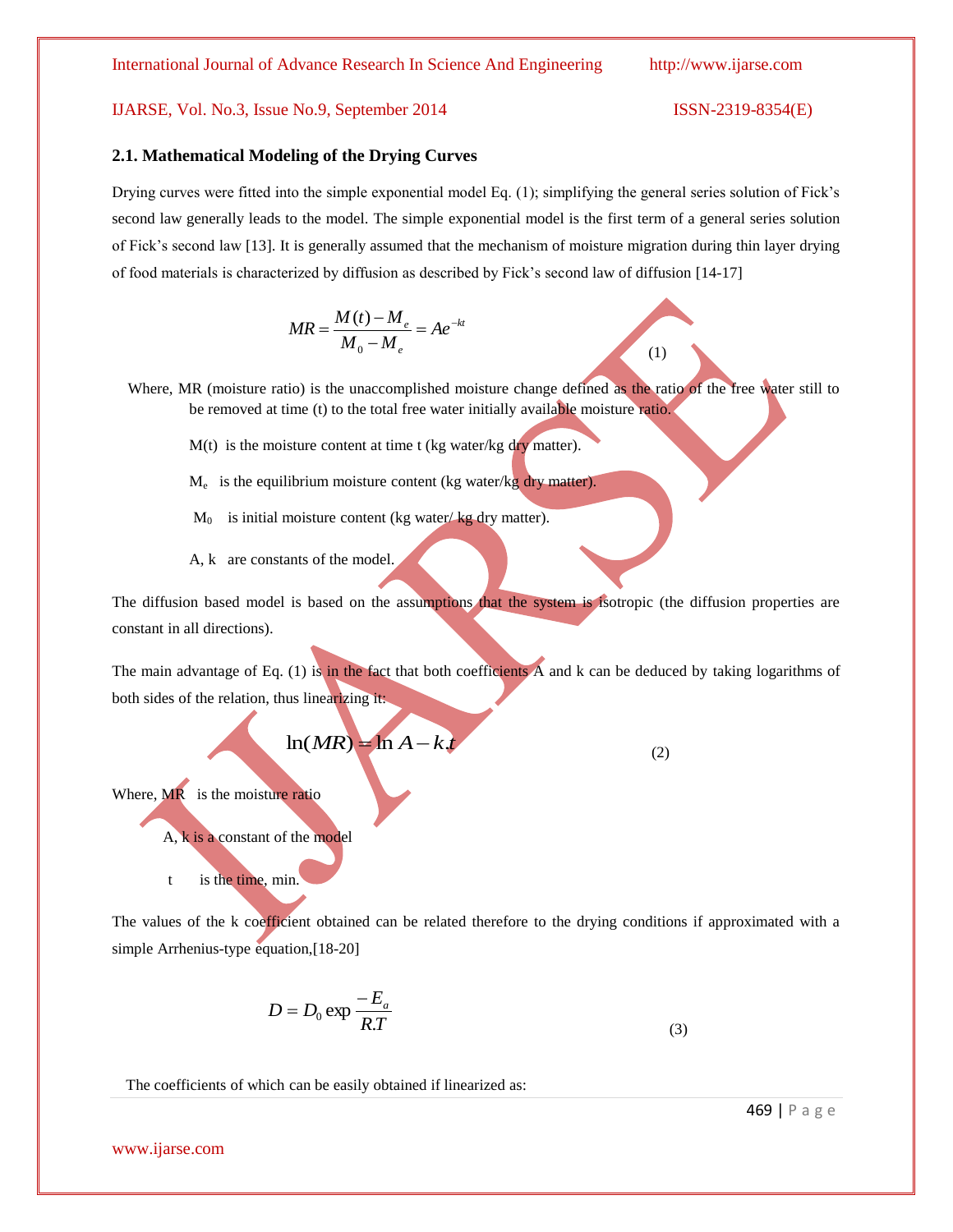International Journal of Advance Research In Science And Engineering http://www.ijarse.com

IJARSE, Vol. No.3, Issue No.9, September 2014 ISSN-2319-8354(E)

$$
\ln D_{\text{eff}} = \ln D_0 - \frac{E_a}{R} \cdot \frac{1}{T} \tag{4}
$$

Where,  $D_{\text{eff}}$  is the effective diffusivity, m2/min.

- $D_0$  is the pre-exponential factor of Arrhenius equation, m2/min.
- Ea is the activation energy, kJ/mol
- R is the gas constant, kJ/mol. K
- T is the temperature, K

The A and  $D_0$  coefficients can be related to the drying air conditions by applying regression analysis techniques. The above Eqs. (2) and (4) were applied to fit the drying data identifying the influence of the air temperature and velocity on the effective moisture diffusivity and the drying constants.

# **2.2. Determination of Vitamin C**

In case of vitamin C, estimation, samples were prepared according to the method described by [21]. The chromatographic procedure used was based on the isocratic method reported by H.S. [22]

# **2.2.1. Separation and Identification of Vitamin C Constituents**

A high performance liquid chromatographysystem equipped with a variable wave length detector (Agilant,Germany) 1100. Also the HPLC was equipped with auto sampler,Quaternary pump degasser and column compartment. Analyses were performed on a C18 reverse phase (BDS 5 μm, Labio, Czech Republic) packed stainless-steel column (4 ×250 mm, i.d.).

# **III RESULTS AND DISCUSSION**

**3.1. Drying of Lemon Fruit**

**3.1.1. Influence of Air Temperature**

The effect of three temperatures, (80, 90, 100 and 110°C) on the drying curve of fresh lemon fruit with different shapes is shown in Figs.1-4. The figures show that drying took place in the falling rate period at all temperatures studied and liquid diffusion controls the processes. Similar results were obtained by Doymaz, [13] for Okra, and Gupta, [23] for Red chili.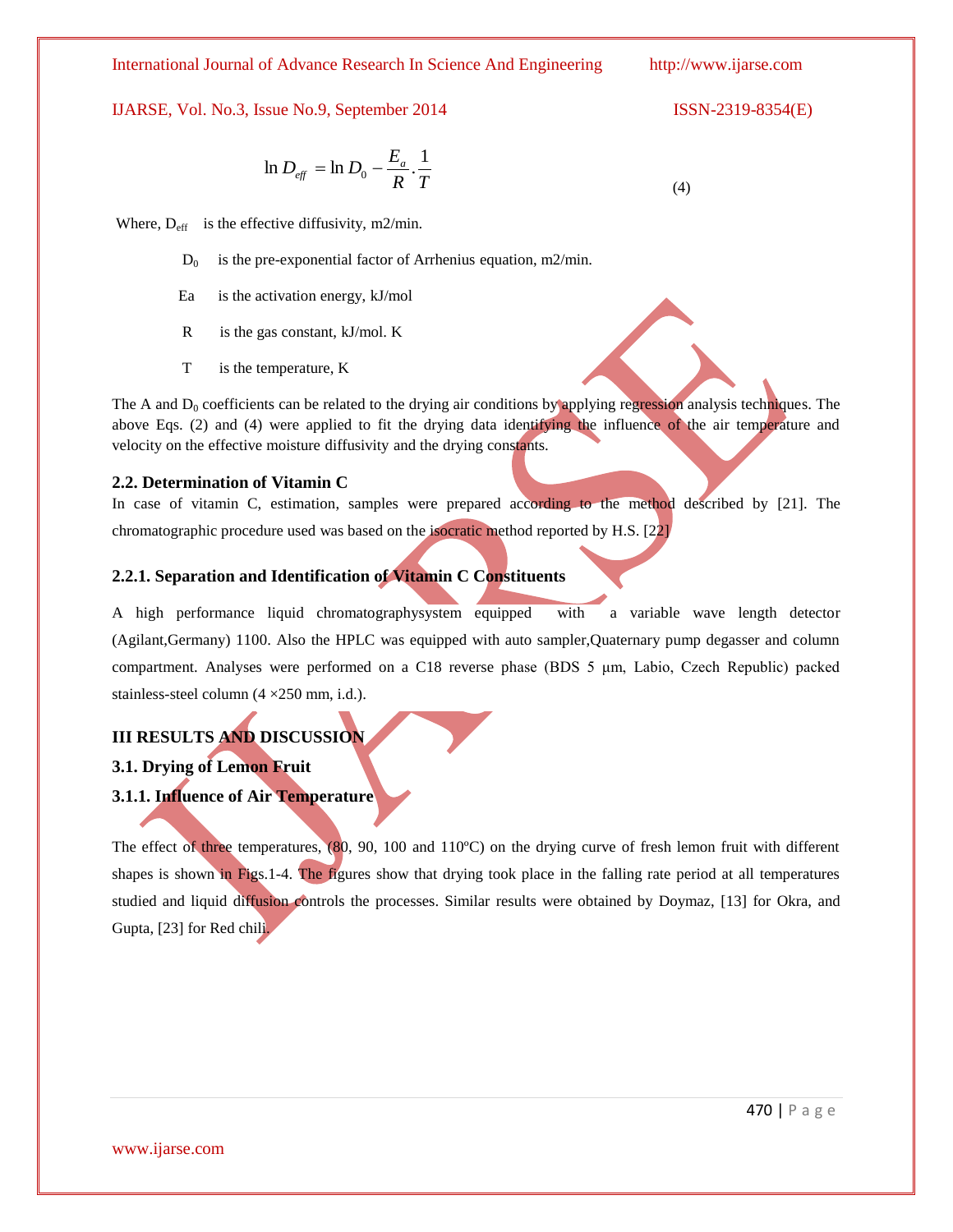





**Fig. 2 Effect of time of drying on moisture ratio at different temperatures for lemon fruit cut into halves**



**Fig. 3 Effect of time of drying on moisture ratio at different temperatures for lemon fruit cut into quarters**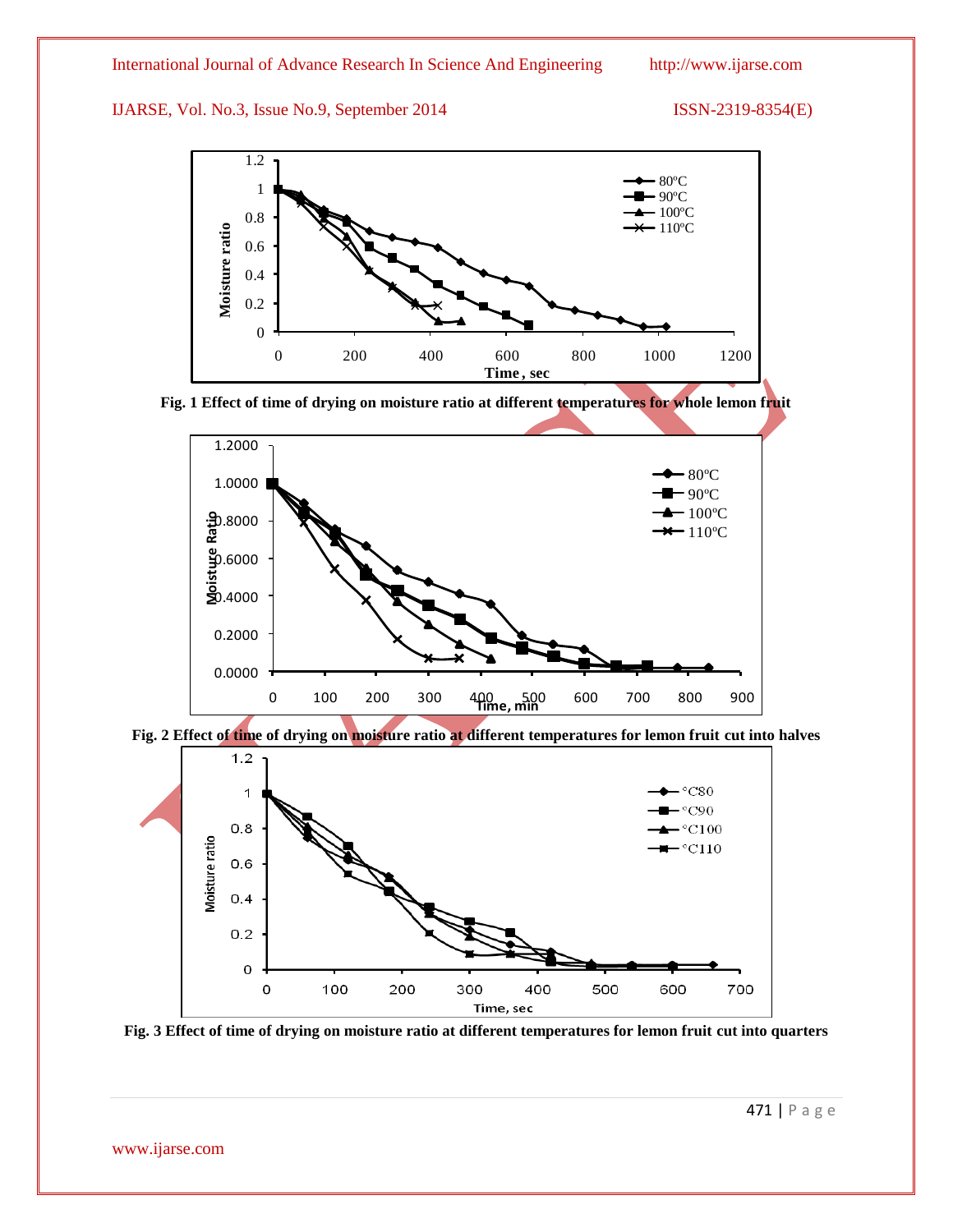



It is obvious from Figs.1-4 that increasing the drying temperature caused an important increase in the drying rate and the drying time is decreased. The time required for the moisture ratio to reach any given level was dependent on the drying conditions, being highest at 80ºC and lowest at 110ºC.

Effective diffusivities are determined by plotting experimental drying data in terms of ln(MR) versus time resulting in a straight line according to linear expression of Eq.  $(2)$ , a plot of ln(MR) versus time gives a straight line with a slope (k) as shown in Figures (5-8).





-7 -6 -5 -4

 $\bullet$  80 $^{\circ}$ C  $\blacksquare$ 90°C  $\triangle$  100 $^{\circ}$ C  $×110°C$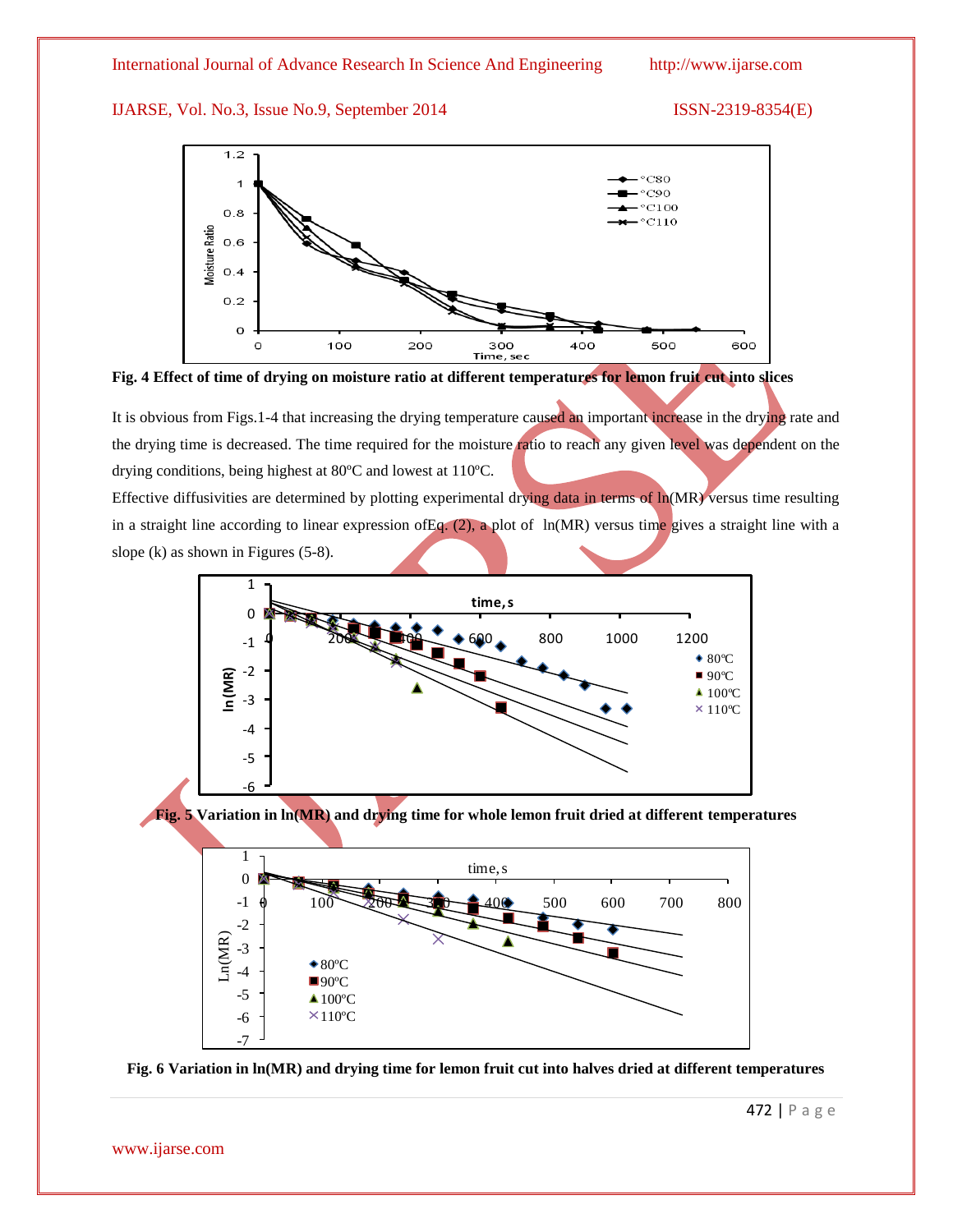





**Fig. 8 Variation in ln(MR) and drying time for lemon fruit cut into slices (2mm) dried at different temperatures**

# **3.1.2. Activation Energy**

The activation energy was calculated by plotting the natural logarithm of  $D_{eff}$  versus  $1/T$  as presented in figure (9). The plot was found to be a straight line in the range of Temperatures studied, indicating Arrhenius dependence. The activation energy for lemon samples was found to be 484.135, 604.9314, 1316.574 and 1740.318 kJ/mol. for whole fruit, half, quarter and slicesrespectively, The lower activation energy translates to highermoisture diffusivity in the drying process.



**Fig. 9 Arrhenius-type relationship between effective diffusivity and temperature for different shapes of lemon fruit. W: Whole fruit H: Fruit cut into halves Q: Fruit cut into quarters S: Fruit cut into slices (2mm)**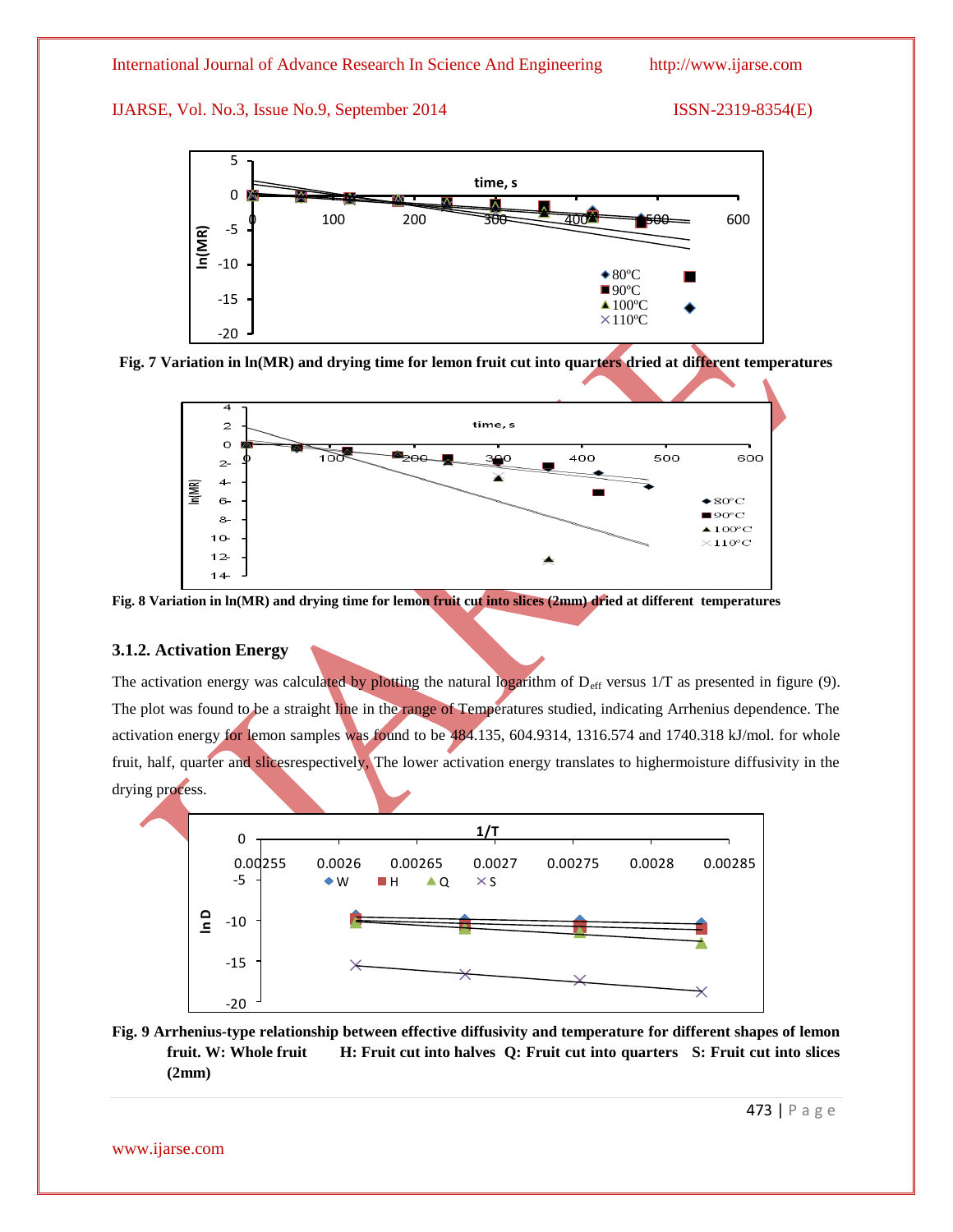### **3.1.3 Effect of Temperature on Degradation of Vitamin C**

The effect of drying temperature on the degradation of vitamin C was determined and compared with the fresh samples. Figure shows that vitamin C content increases with increasing temperature and after certain temperature it begins to decrease for all samples studied except for whole fruit it increases continuously until 110°C. The optimum temperatures were 90°C for samples cut into halves and 100°C for samples cut into quarters and slices.



**Fig.9. Degradation of vitamin C with temperature for different shapes of lemon fruit W: Whole fruit H: Fruit cut into halves Q: Fruit cut into quarters S: Fruit cut into slices (2mm)**

# **IV CONCLUSION**

The effect of hot-air drying temperature on vitamin C content of whole lemon fruit and fruit cut into halves, quarters and slices were determined. It was found that vitamin C was affected by drying temperature.Vitamin C content increases with increasing temperature and after certain temperature it begins to decrease for all samples studied except for whole fruit it increases continuously until 110°C. The optimum temperatures were 90°C for samples cut into halves and 100°C for samples cut into quarters and slices.

# **REFERENCE**

[1] I. Domyaz,. Thin-layer drying behavior of mint leaves,*Journal of Food Engineering 74,*2006, 370–375.

[2]S. Kumar, and P. Devi, Optimization of some process variables in mass transfer kinetics ofosmotic dehydration of pineapple slices,*International Food Research Journal 18*, 2011, 221-238.

[3] R. P. F.Guineand JAAM Castro, Pear drying process analysis: drying rates andevolution of water and sugar concentrations in space and time. *Drying Technology, 20(7),*2002, 1515-1526.